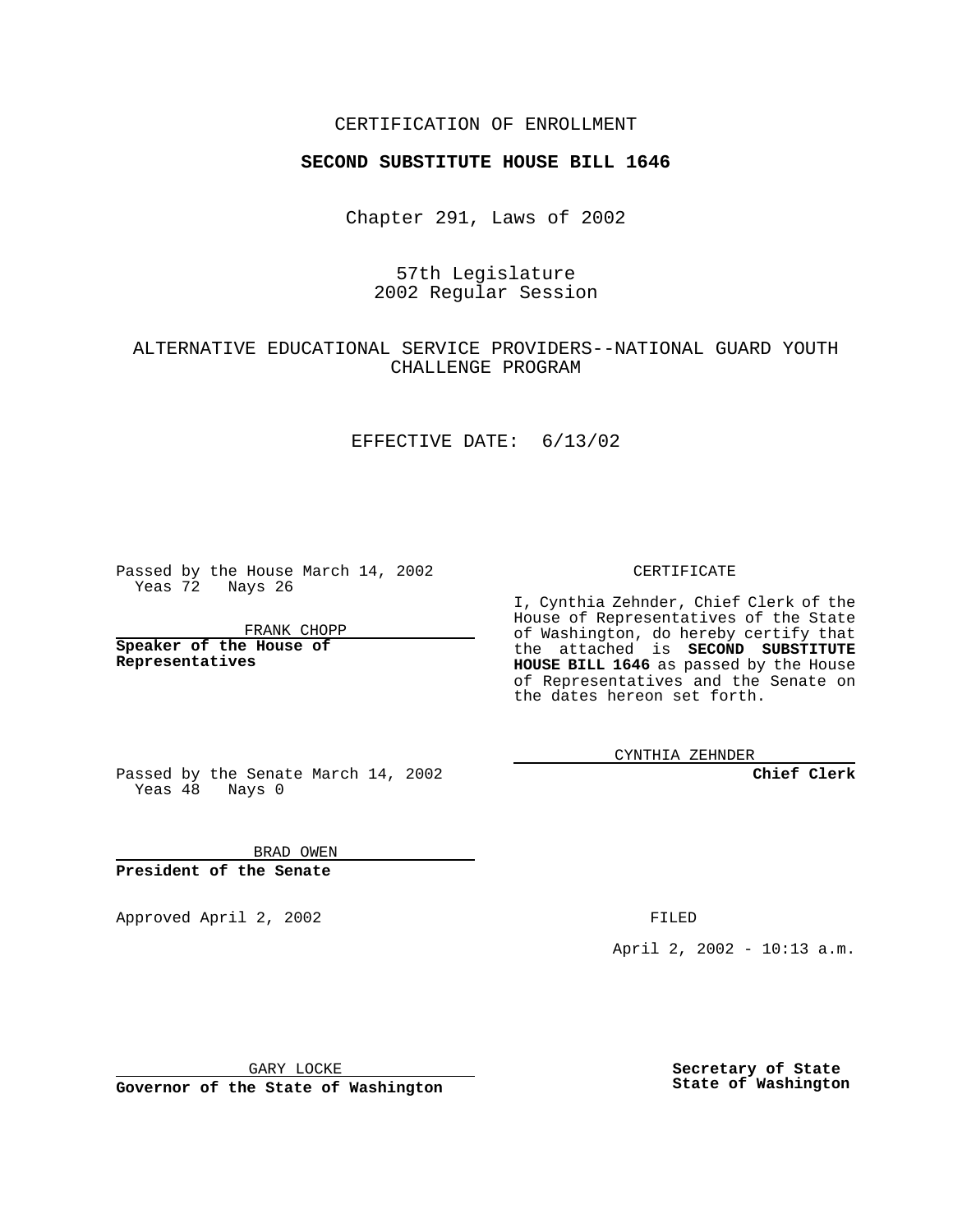# **SECOND SUBSTITUTE HOUSE BILL 1646** \_\_\_\_\_\_\_\_\_\_\_\_\_\_\_\_\_\_\_\_\_\_\_\_\_\_\_\_\_\_\_\_\_\_\_\_\_\_\_\_\_\_\_\_\_\_\_

\_\_\_\_\_\_\_\_\_\_\_\_\_\_\_\_\_\_\_\_\_\_\_\_\_\_\_\_\_\_\_\_\_\_\_\_\_\_\_\_\_\_\_\_\_\_\_

Passed Legislature - 2002 Regular Session

### **State of Washington 57th Legislature 2002 Regular Session**

**By** House Committee on Education (originally sponsored by Representatives Schmidt, Haigh, Talcott, Keiser, Cox, Schual-Berke, Anderson, Pearson, Quall, Santos, Rockefeller, McDermott, Schindler, Conway, Bush, Dunn and Campbell)

Read first time 02/05/2002. Referred to Committee on .

1 AN ACT Relating to alternative educational service providers; 2 amending RCW 28A.150.305 and 28A.305.170; and adding a new section to 3 chapter 28A.150 RCW.

4 BE IT ENACTED BY THE LEGISLATURE OF THE STATE OF WASHINGTON:

5 **Sec. 1.** RCW 28A.150.305 and 1997 c 265 s 6 are each amended to 6 read as follows:

 (1) The board of directors of school districts may contract with alternative educational service providers for eligible students. Alternative educational service providers that the school district may contract with include, but are not limited to:

11 (a) Other schools;

12 (b) Alternative education programs not operated by the school 13 district;

14 (c) Education centers;

15 (d) Skills centers;

16 (e) The Washington national guard youth challenge program;

17 (f) Dropout prevention programs; or

18  $((\text{f}))(q)$  Other public or private organizations, excluding 19 sectarian or religious organizations.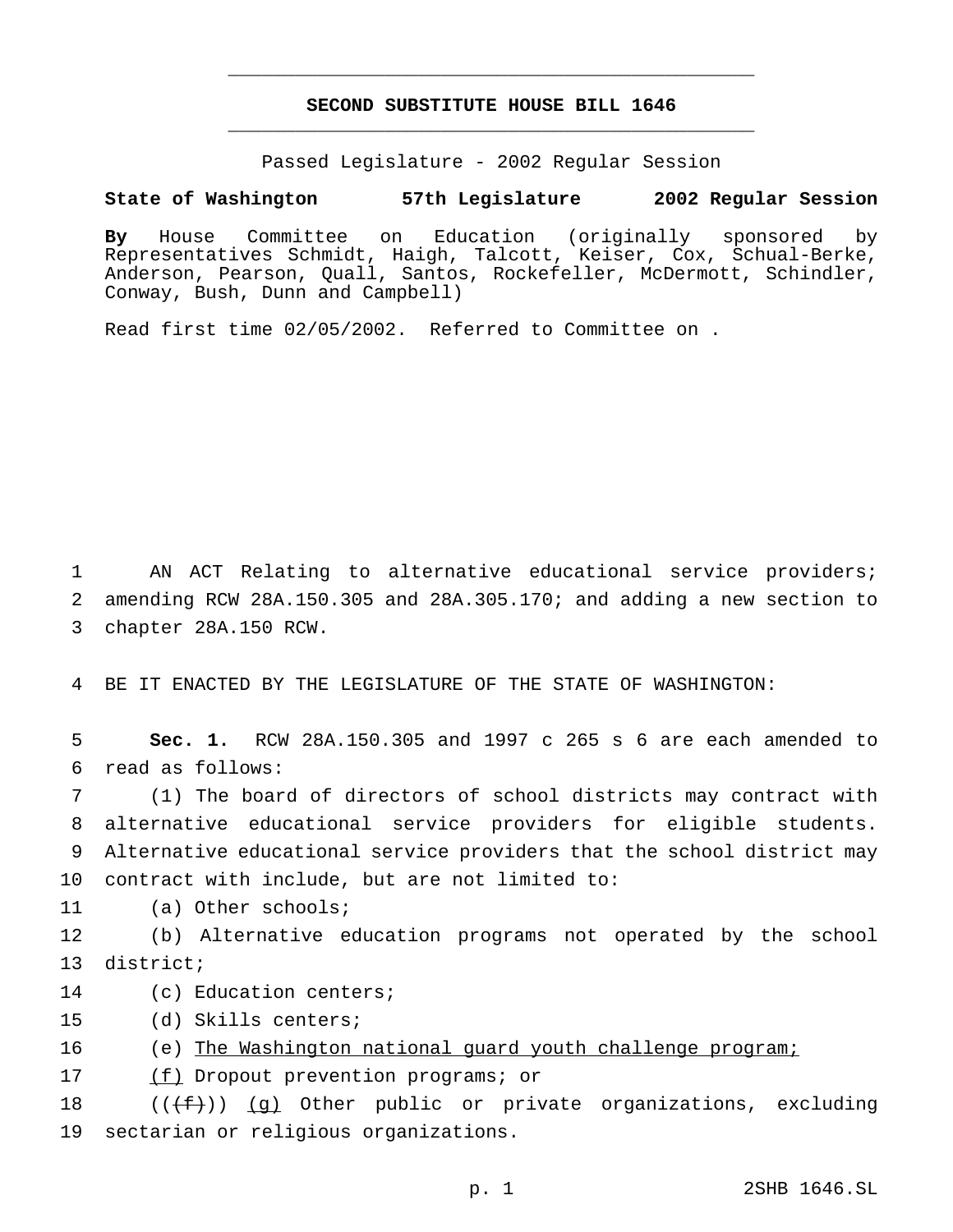(2) Eligible students include students who are likely to be expelled or who are enrolled in the school district but have been suspended, are academically at risk, or who have been subject to repeated disciplinary actions due to behavioral problems.

 (3) If a school district board of directors chooses to initiate specialized programs for students at risk of expulsion or who are failing academically by contracting out with alternative educational service providers identified in subsection (1) of this section, the school district board of directors and the organization must specify the specific learning standards that students are expected to achieve. Placement of the student shall be jointly determined by the school district, the student's parent or legal guardian, and the alternative educational service provider.

 (4) For the purpose of this section, the superintendent of public instruction shall adopt rules for reporting and documenting enrollment. Students may reenter at the grade level appropriate to the student's ability. Students who are sixteen years of age or older may take the GED test.

 (5) The board of directors of school districts may require that students who would otherwise be suspended or expelled attend schools or programs listed in subsection (1) of this section as a condition of continued enrollment in the school district.

 NEW SECTION. **Sec. 2.** A new section is added to chapter 28A.150 RCW to read as follows:

 Basic and nonbasic education funding, including applicable vocational entitlements and special education program money, generated under this chapter and under state appropriations acts shall be allocated directly to the military department for a national guard youth challenge program for students earning high school graduation credit under RCW 28A.305.170. Funding shall be provided based on statewide average rates for basic education, special education, categorical, and block grant programs as determined by the office of the superintendent of public instruction. The monthly full-time equivalent enrollment reported for students enrolled in the national guard youth challenge program shall be based on one full-time equivalent for every one hundred student hours of scheduled instruction eligible for high school graduation credit. The office of the superintendent of public instruction, in consultation with the military